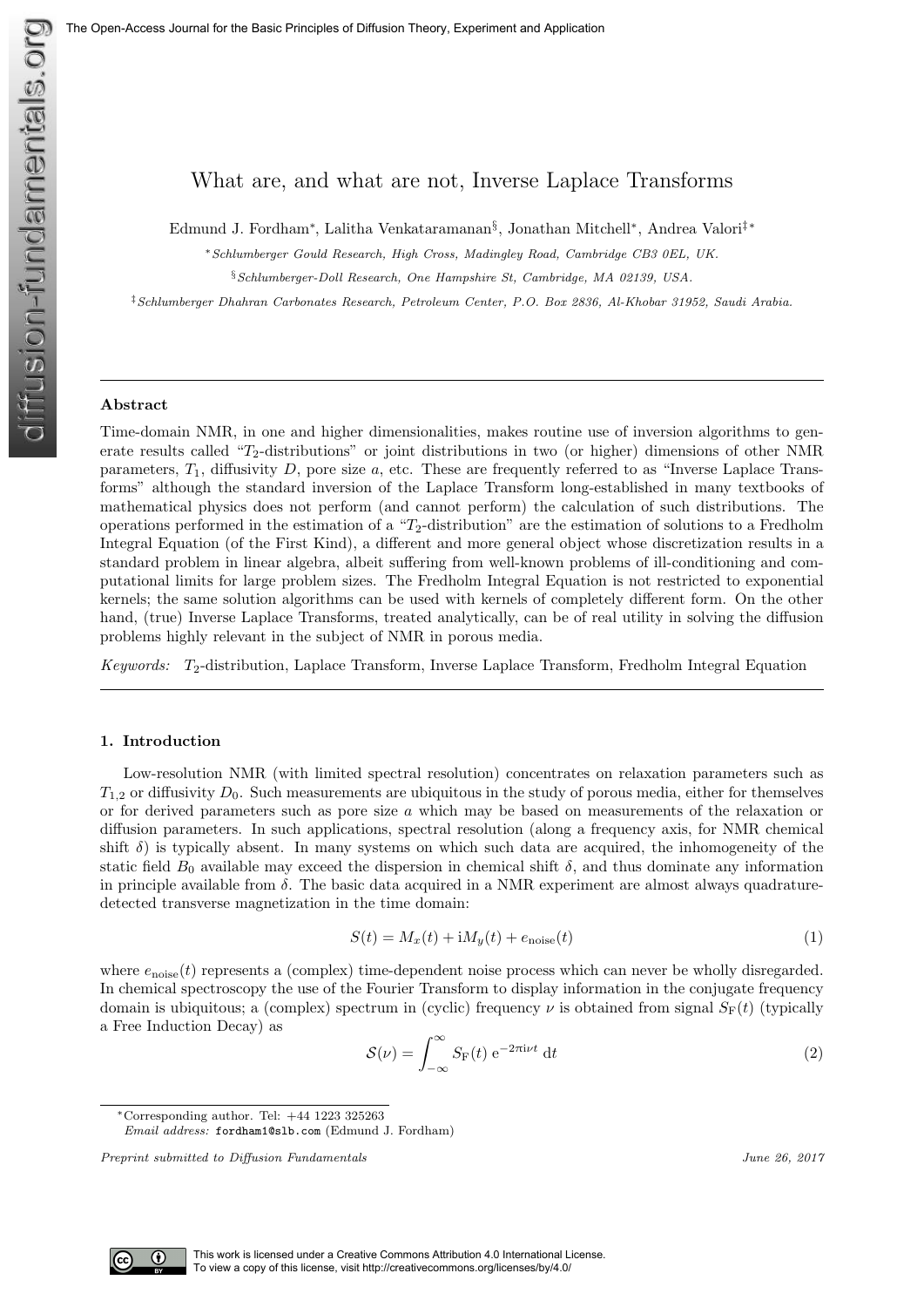Whether the forward or inverse Fourier Transform is used is (almost) immaterial because of the (near) symmetry between the forward and inverse transforms. The spectrum  $\mathcal{S}(\nu)$  may be understood as the relative weights of individual complex sinusoids  $e^{+2\pi i\nu t}$  in an expansion of the measured signal  $S_F(t)$ :

$$
S_{\mathcal{F}}(t) = \int_{-\infty}^{\infty} \mathcal{S}(\nu) e^{+2\pi i \nu t} d\nu
$$
 (3)

Equations (2) and (3) are related by the Fourier Integral Theorem;  $S_F(t)$  and  $S(\nu)$  conveniently form a Fourier Transform pair. The use of cyclic frequency  $\nu$  rather than angular frequency  $\omega = 2\pi\nu$  conforms to experimental practice and conveniently results in unit normalization factors in both (2) and (3). Practical data processing uses the widely-available FFT algorithm. With quadrature detection (complex  $S(t)$ ) a sense of rotation is distinguishable so negative frequencies are well-defined and the doubly-infinite integration range in (3) makes sense, even if experimental  $S(t)$  is zero for  $t < 0$  in (2).

Where relaxation parameters are of primary interest, the universal practice is the estimation of a  $T_2$ distribution i.e. the relative weightings of exponential decays of the form  $\exp(-t/T_2^{(i)})$ :

$$
S_{\rm C}(t_n) = \int_0^\infty \mathcal{P}(T_2) \, \mathrm{e}^{-t_n/T_2} \, \mathrm{d}T_2 \tag{4}
$$

Here several things are changed. Typically the signal  $S<sub>C</sub>(t<sub>n</sub>)$  is derived from the peaks of an echo train at discrete  $t_n$ ; the actual echo shapes may retain some spectral information but in this archetype are not analysed. The data the integration range starts at  $T_2 = 0$  because negative relaxation times are entirely unphysical; finally the kernel function has changed from a complex to a real exponential. The desired data representation is  $\mathcal{P}(T_2)$ , and clearly a solution to equation (4) is required. Because the Laplace Transform  $F(s)$  of some function  $f(x)$  is defined by the integral:

$$
F(s) = \int_0^\infty f(x) e^{-sx} dx
$$
 (5)

to which equation (4) has a superficial similarity, many authors in the NMR of porous media describe the solution  $\mathcal{P}(T_2)$  to equation (4) as an "Inverse Laplace Transform" (or "ILT") of  $S(t)$  by analogy with the "(Inverse) Fourier Transform" of equation (2). The terminology has been widely followed in many research papers in the NMR of porous media, e.g. [1, 2] and authoritative texts [3]. However, although  $S_F(t)$  and  $S(\nu)$  are a (valid) Fourier Transform pair, we show below that  $S_{\rm C}(t_n)$  and  $\mathcal{P}(T_2)$  cannot similarly be treated as a Laplace Transform pair. Moreover, actual Inverse Laplace Transforms are of genuine use in the theory of diffusion (and elsewhere). We thus find, within the field of NMR in porous media, the same name used for two entirely different mathematical objects. This paper therefore offers some pointers as to what are, and what are not, Inverse Laplace Transforms.

#### 2. Changes of variable

The near-universal practice of presenting results on a logarithmic  $T_2$  axis is useful for systems where relaxation times may span several decades in size; however this is simply a change of variables. If  $\mathcal{P}_{lin}(T_2) dT_2$ is the fraction of the total signal with relaxation times between  $T_2$  and  $T_2 + dT_2$ , and we define  $y = \log_{10} T_2$ , and  $\mathcal{P}_{\log}(y)$  dy as the fraction of total signal with  $\log_{10} T_2$  between y and  $y + dy$ , then clearly  $\mathcal{P}_{\text{lin}}(T_2) dT_2 =$  $\mathcal{P}_{\text{log}}(y)$  dy, and thus

$$
\mathcal{P}_{\text{log}}(\log_{10} T_2) = T_2 \log_e 10 \mathcal{P}_{\text{lin}}(T_2)
$$
\n
$$
(6)
$$

so the two distributions are simply related and one determines the other. Rarely performed, but useful for the discussion in this paper, is the related distribution  $\mathcal{P}_{\text{rate}}(R_2)$  of relaxation rates  $R_2 = 1/T_2$ . Similarly to the above, if  $\mathcal{P}_{\text{rate}}(R_2) dR_2$  is the fraction of signal with  $1/T_2$  between  $R_2$  and  $R_2 + dR_2$ , then  $\mathcal{P}_{\text{lin}}(T_2) dT_2 =$  $\mathcal{P}_{\text{rate}}(R_2) dR_2$  and so

$$
\mathcal{P}_{\text{rate}}(R_2) = -T_2^2 \mathcal{P}_{\text{lin}}(T_2) \tag{7}
$$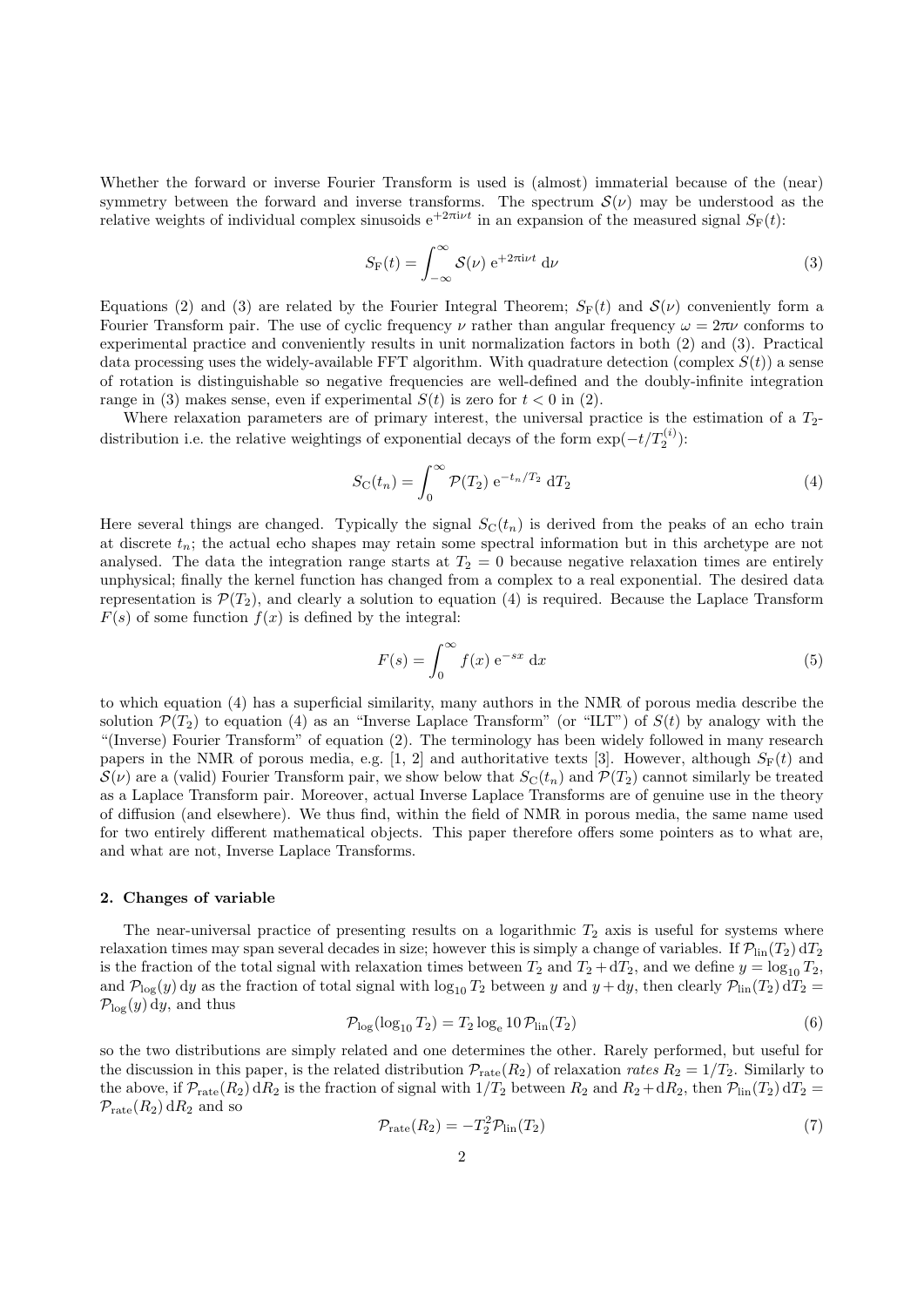Hence  $\mathcal{P}_{\text{rate}}(R_2)$ ,  $\mathcal{P}_{\text{lin}}(T_2)$  and  $\mathcal{P}_{\text{log}}(\log_{10} T_2)$  are all different representations of the same distribution, based on the same kernel  $\exp(-t/T_2)$ . We may thus write equation (4) as

$$
S(t) = \int_0^\infty \mathcal{P}_{\text{rate}}(R_2) e^{-R_2 t} dR_2
$$
\n(8)

and if  $\mathcal{P}_{\text{rate}}(R_2)$  is determined as a solution of equation (8), then  $\mathcal{P}_{\text{lin}}(T_2)$  and  $\mathcal{P}_{\text{log}}(x)$  are similarly determined by the appropriate change of variables. The lower limit should strictly be adjusted to reflect the physical fact that bulk relaxation processes impose a floor on relaxation rate at  $R_{2B} = 1/T_{2B}$ .

Writing  $S(t)$  in the form of equation (8) makes as clear as possible the potential analogy between  $S(t)$ and the Laplace Transform (5). We examine this further below.

#### 3. Laplace Transforms and their relation to Fourier Transforms

The Laplace Transform  $F(s)$  of a function  $f(x)$  is generally defined by the integral in (5). In elementary texts (e.g. [4], Ch23 p449 Eq1),  $F(s)$  may be regarded as a function of a real variable s, the typical application being the formal solution of differential equations.

In more advanced texts, e.g. [5–7],  $F(s)$  is regarded as a function of a *complex* variable s, which reveals the relation between the Fourier and Laplace transforms. The Laplace transform is introduced in [6] as a means of accommodating functions whose Fourier Transforms do not exist, because the defining integral (2) diverges. Elementary examples cited are  $f(x) = x^2$ , and even  $f(x) = \text{const.}$  The defining integral is in principle defined on (−∞, +∞) (the "bilateral" Laplace Transform) [8]; however for dynamical systems, where x is physical time, causality requires impulse or step responses to be zero for  $x < 0$ , restricting attention to functions of the form  $f(x)H(x)$  where  $H(x)$  is the Heaviside function. This results in the more familiar "unilateral" Laplace Transform (5) where divergent behaviour as  $x \to -\infty$  does not prevent convergence of the integral. Divergences arising as  $x \to +\infty$  are removed by introducing a "convergence" factor" e<sup>-cx</sup> for real  $c > \alpha$ , where  $\alpha$  is some positive parameter, the only purpose of which is to ensure convergence. The function  $f(x)e^{-cx}H(x)$  then possesses a Fourier transform even if  $f(x)$  does not:

$$
\mathcal{F}(\omega) = \int_0^\infty f(x) e^{-cx} e^{-i\omega x} dx = \int_0^\infty f(x) e^{-sx} dx
$$
\n(9)

defining the *complex* Laplace variable  $s = c + i\omega$ . The Fourier Transform  $\mathcal{F}(\omega; c > \alpha)$  of the modified function  $f(x)H(x)e^{-cx}$  is seen to be the Laplace Transform  $F(s)$  of  $f(x)$ , as defined in (5), with s regarded as a complex variable.

The Fourier Integral Theorem can now be applied to derive the Inverse Laplace Transform:

$$
f(x) = \frac{1}{2\pi i} \int_{c-i\infty}^{c+i\infty} F(s) e^{+sx} ds
$$
 (10)

with  $f(x) = 0$  for  $x < 0$ . This is a contour integral of the complex function  $F(s) e^{sx}$ , along any line  $\Re(s) = c = \text{const}$  for  $c > \alpha$ , where  $\alpha$  is a minimum "convergence factor" dependent on the nature of  $f(x)$ . This contour integral, of an analytic function  $F(s)e^{sx}$  of a complex variable s, is the (true) Inverse Laplace Transform as given in the standard texts e.g. [5–7].

#### 4. Evaluating Inverse Laplace Transforms

The result (10) is not of use unless the integral can be evaluated. Closed contours enable an appeal to Cauchy's Theorem, so theoretical approaches generally close the contour by a large semicircle in the region  $\Re(s)$  < 0 and allowing the radius R to proceed to  $R \to \infty$ . This is often called the "Bromwich contour" after its introduction in [9]. Completion of the contour in  $\Re(s) < 0$  is necessary for  $x > 0$ , so that  $e^{sx}$ vanishes as  $R \to \infty$ ; the contribution of the completion semicircle to (10) also then vanishes. But  $F(s)$  is only defined by (5) for  $\Re(s) = c > \alpha$ . However the process of "analytic continuation" allows us to extend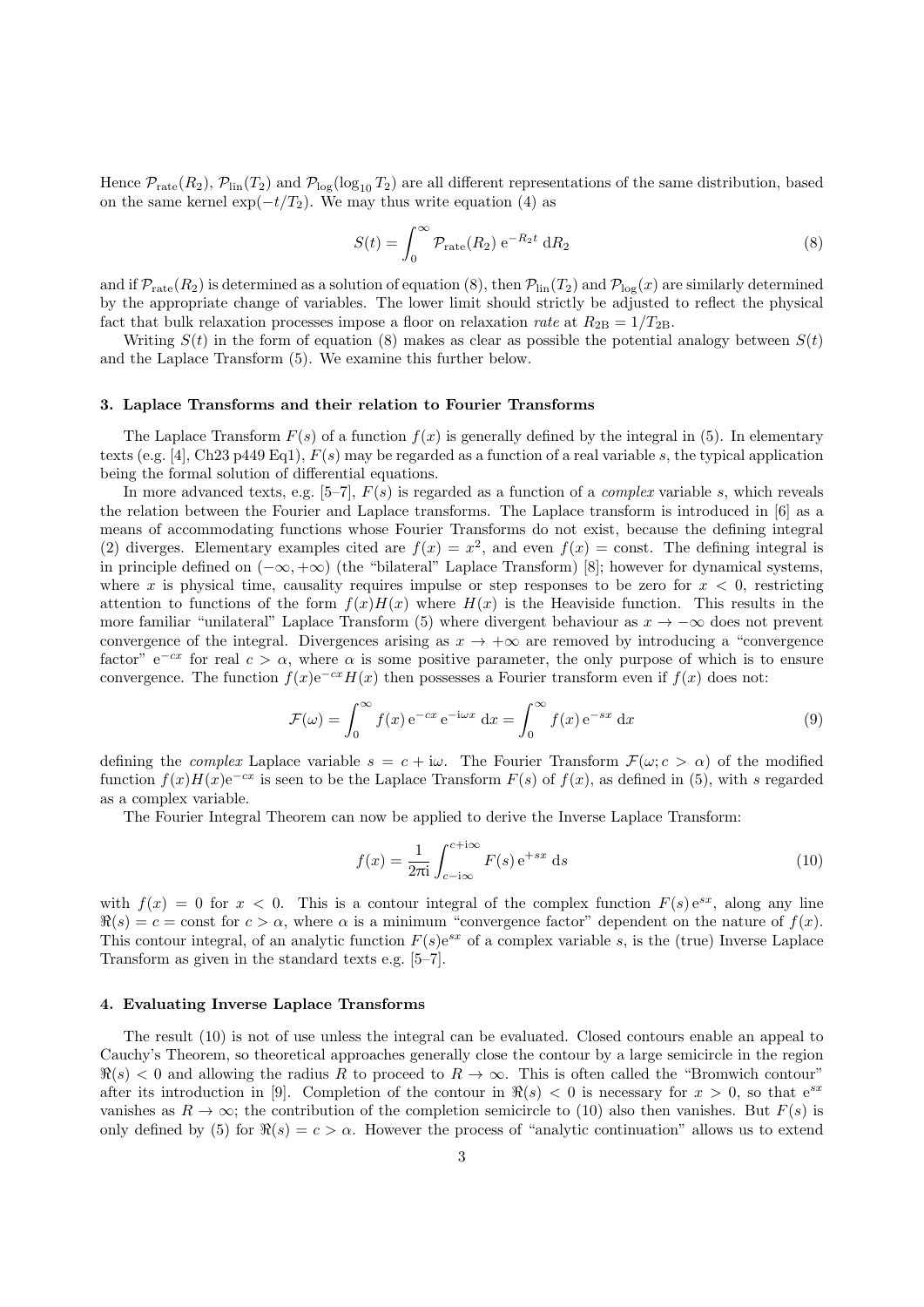the domain of definition of a function of a complex variable by means of power series in contiguous or overlapping circles of convergence, except possibly at *singularities* of the function  $F(s)e^{sx}$ . The "calculus of residues" then evaluates the ILT if the residues of all poles or isolated essential singularities of  $F(s)e^{sx}$  can be evaluated. Such methods are described in texts on complex analysis e.g. [10], and depend on  $F(s)$  being known analytically in the complex plane. For the common case where  $F(s) = q(s)/h(s)$  with  $q(s)$  analytic and non-zero at all singularities  $s_n$ , the singularities of  $F(s)e^{sx}$  are poles corresponding to the zeroes of the denominator  $h(s)$ . The residue theorem yields the Inverse Laplace Transform as

$$
f(x) = \sum_{n} e^{s_n t} \frac{g(s_n)}{h'(s_n)}
$$
(11)

where  $h'(s) = dh/ds$ . In diffusion problems, the singularities typically occur for  $s_n$  real and negative. The ILT then yields a discrete set of real exponential decays, with amplitudes found by a simple differentiation, after locating the singularities, where  $h(s_n) = 0$ . A specific example is given later.

Where  $F(s)$  is known numerically along some line  $\Re(s) = c$ , then the relationship of  $F(s)$  to the Fourier Transform can be exploited:

$$
f(x) = \frac{e^{cx}}{2\pi} \int_{-\infty}^{+\infty} F(c + i\omega)e^{i\omega x} d\omega
$$
 (12)

which is seen to be an Inverse Fourier Transform amenable to numerical evaluation by the FFT algorithm.

Remarkably, knowledge of  $F(s)$  for complex s is not always necessary. Several algorithms are known for estimation of  $f(x)$ , given knowledge of  $F(s)$  along the positive real axis only. A popular method is the Stehfest algorithm [11, 12] which estimates  $f(x)$  at  $x = X$  by

$$
f(X) \simeq \frac{\log_e 2}{X} \sum_{n=1}^{N} V_n F\left(s_n\right) \tag{13}
$$

where  $F(s)$  is known at N discrete points  $s_n$  along the real s axis:

$$
s_n = \frac{\log_e 2}{X} n \qquad n = 1, \dots N \text{ (even)}
$$
 (14)

and the coefficients  $V_n$  are given by

$$
V_n = (-1)^{N/2+n} \sum_{k=\lfloor (n+1)/2 \rfloor}^{\min(n,N/2)} \frac{k^{N/2}(2k)!}{(N/2-k)!k!(k-1)!(n-k)!(2k-n)!} \tag{15}
$$

Note that each value of  $x = X$  requires a different sampling of  $s_n$  along the real axis. The relationship between (13) and the general contour formula (10) is entirely non-trivial; an outline is found in [13] and [11]. The Stehfest algorithm is powerful for estimating  $f(x)$  numerically when  $F(s)$  is known to arbitrary precision for real s; in practice this means an analytical expression for  $F(s)$ . It is not useful when the estimates of  $F(s)$  at the discrete points  $s_n = n \log 2/X$  are contaminated by noise, or large rounding or truncation errors.

The above methods cover (a) wholly analytical evaluation of  $f(x)$  (for  $x > 0$ ), where  $F(s)$  is known analytically in the complex plane (b) numerical evaluation of  $f(x)$  from numerical data for  $F(s)$  along lines  $\Re(s) = \text{const}$ , and (c) numerical evaluation of  $f(x)$  given an analytical expression for  $F(s)$  for real s  $(\Im(s) = 0)$ . Relevant regions of the complex plane are shown in Figure 1.

# 5. Are  $T_2$ -distributions ILTs ?

Are any of the above methods of evaluation of ILTs of value in evaluating  $T_2$ -distributions ? Comparison between (8) and (5) reveals a problem: although the kernel function  $e^{-R_2t}$  is of the required form, integration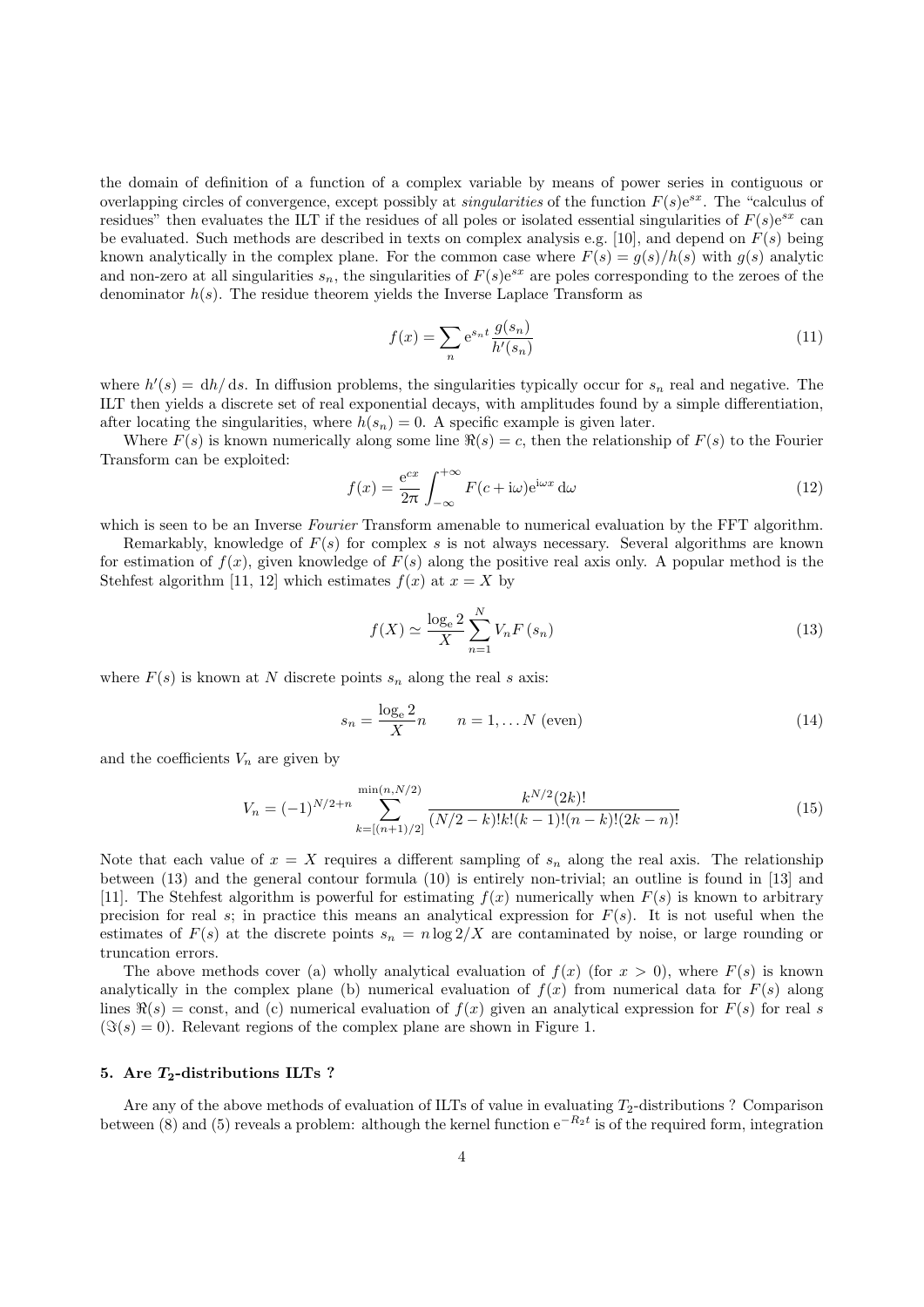



Figure 2: Experimental echo times  $nt_e$  where  $S(t)$  is regarded as a (forward) Laplace Transform.

Figure 1: Domain of definition for Laplace Transforms, and contours for Inversion.

is over  $R_2$ , not t. Thus experimental time t in (8) corresponds to the Laplace variable s in (5), not to the independent variable x. Treating s as experimental time t creates a contradiction: s is required in general to be complex, but "complex time" has no physical meaning. There is no possibility of measuring  $S(t)$  for other than real t.

We thus see that methods (a) and (b) above are out of the question for evaluation of  $\mathcal{P}(R_2)$  as an ILT; the necessary data for "complex time"  $t$  can never exist. This is illustrated in Figure 2.

Nevertheless, given experimental echoes  $S_{\text{C}}(t)$  at times  $t = n_e t_e$ , is it possible to use methods of type (c), such as the Stehfest algorithm, for evaluating  $\mathcal{P}(R_2)$  ? This requires knowledge of  $F(s)$  only for  $\Re(s) > \alpha$ . There are several problems: (i) the required sampling points  $s_n$  do not necessarily correspond to the experimental points  $n_{e}t_{e}$ ; (ii) different sampling of  $F(s_n)$  is required for different values of X; hence interpolation of the experimental  $S_{\text{C}}(n_{\text{e}}t_{\text{e}})$  is always required. Finally, (iii)  $S_{\text{C}}(t)$  is never known to arbitrary accuracy because of the presence of measurement noise  $e_n(t)$ , as in (1). Conditions for application of the Stehfest algorithm are not satisfied. Moreover its relationship with (10) remains unclear if  $S_{\text{C}}(t)$  is undefined except for real t; there is no " $\epsilon$ -neighbourhood" within which to define an analytic function S, of complex  $t$ , for any point on the real  $t$  axis.

We conclude that none of  $\mathcal{P}_{\text{rate}}(R_2)$ ,  $\mathcal{P}_{\text{lin}}(T_2)$ , nor  $\mathcal{P}_{\text{log}}(\log_{10} T_2)$ , can be regarded as ILTs of  $S_{\text{C}}(n_{\text{e}}t_{\text{e}})$ .

# 6. Fredholm Integral Equations

Many books discuss the most general *linear* integral equation in an unknown  $f(x)$ :

$$
\lambda \int_{a}^{b} K(x, y) f(y) dy + g(x) = h(x) f(x)
$$
\n(16)

where  $\lambda$  is a parameter,  $g(x)$  and  $h(x)$  are given functions, and the function  $K(x, y)$  is known as the kernel (or in older texts [14], the "nucleus"). "Volterra" equations have  $K(x, y) = 0$  for  $y > x$  and are usually convertible to ODE's. "Fredholm" equations have general  $K(x, y)$ . "First Kind" equations have  $h(x) \equiv 0$ ; "Second Kind" equations have  $h(x) \equiv 1$ . A "Fredholm integral equation of the First Kind" is therefore a linear integral equation in  $f(x)$  of the general form:

$$
\lambda \int_{a}^{b} K(x, y) f(y) dy + g(x) = 0 \tag{17}
$$

Hence (4) is seen to be a Fredholm integral equation of the First Kind, making the correspondences  $(x, y) \rightarrow$  $(t, \log_{10} T_2)$ , with the kernel function

$$
K(x, y) = e^{-t/T_2}
$$
\n(18)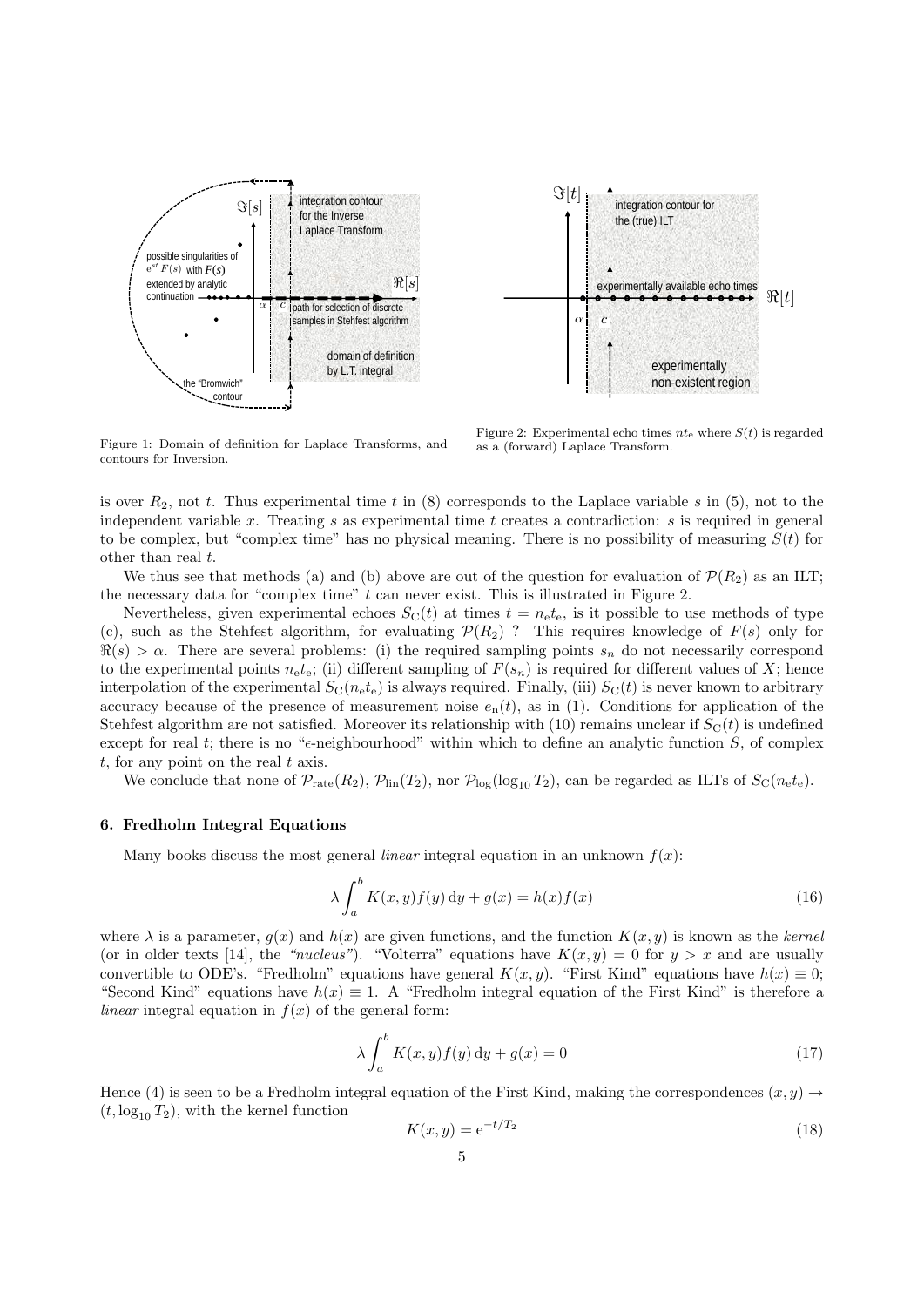and the unknown  $f(y)$  corresponding to the distribution  $\mathcal{P}_{\log}(\log_{10} T_2)$ . The experimental data  $S(t)$  correspond to the source term  $-g(x)/\lambda$ .

Because there is no limitation on the form of  $K(x, y)$ , the integral equation terminology applies immediately to related distributions of relaxation parameters, e.g. of  $T_1$ , or D, determined by various experimental methods, where the kernel function  $K(x, y)$  is no longer a simple exponential decay as in (18). The integral equation framework is also generalizable immediately [15] to the multi-dimensional distributions in  $(T_1, T_2)$ ,  $(D, T_2)$  etc, which abound in studies of NMR in porous media.

With the functions  $f(y)$  discretized as vectors  $f_j$  for practical computation, the first kind Fredholm equation becomes a matrix equation

$$
\lambda K_{nm} f_m + g_m = 0 \tag{19}
$$

where the index m runs over discretized values of  $T_2$  (or  $\log_{10} T_2$ ) and the index n runs over experimental echo times  $nt_e$ . All the apparatus of linear algebra is then available to guide the solution of (19). In general Second Kind equations tend to be more stable in numerical solution than First Kind equations because of the presence of f outside of the integral:  $\lambda Kf = f - g$ . The "First Kind" qualifier is therefore relevant, because of the well-known ill-conditioned behaviour of solutions of (4) with exponential kernels. What is meant by ill-conditioned in this context is that the vectors  $k_n(y) = K(t_n, \log_{10} T_2)$  are "almost linearly dependent" such that the matrix

$$
G_{nm} = \int_{y_a}^{y_b} k_n(y) k_m(y) \, dy \quad n, m = 1, \dots N
$$
 (20)

of dimension  $N^2$  over N data points, is "almost" singular.

#### 7. Evaluating  $T_2$ -distributions, and other Integral Equations

Irrespective of terminology, the principal difficulty in practical solution is the ill-conditioned nature of the numerical task. The usual strategy is regularization, discussed in many sources e.g. [15–17], the review [17] outlining other strategies also. Similar problems of course occur in many fields other than NMR and general texts on regularisation include [18–20]. Regularization is available even when the problem is generalized to multi-dimensional distributions of  $T_1-T_2$ , or  $D-T_2$  [15].

Such methods and algorithms are entirely free from any requirement that the kernel be of the form (18). In [21], and elsewhere e.g. [22], they are used for the estimation of distributions of internal field gradients  $g_{\text{int}}$ , relaxivity-independent pore sizes a, and susceptibility contrasts  $\Delta \chi$ . In [23], we employ essentially the same methods to invert experimental data over recovery times  $t_1$  and echo times  $nt_e$  for correlation times  $\tau_c$ and quadrupolar coupling constants QCC, using a complicated kernel given in [23]. Such applications are all processed by algorithms reviewed in [17]. However they have lost even a passing resemblance to inversion of a Laplace Transform.

### 8. Inverse Laplace Transforms in the theory of diffusion

Theoretical work on diffusion in restricted geometries e.g. [24], [25] makes use of Laplace Transform methods, with actual Inverse Laplace Transforms to derive real time-dependent solutions. We illustrate this by a simple case taken from [26], one of the foundation papers for NMR in porous media. A slotlike pore geometry of size a is defined over position x in [0, a], with one relaxing surface at  $x = a$  (with relaxivity  $\rho$ ), and a reflecting surface at  $x = 0$ . The governing equation for magnetization M is the diffusion equation  $\partial M/\partial t = D\partial^2 M/\partial x^2$  subject to uniform initial conditions  $M(x, 0) = M_0$  and boundary conditions  $-D\partial M/\partial x = \rho M$  at  $x = a$  and  $\partial M/\partial x = 0$  at  $x = 0$ . Solving for  $m(t) = M(t) - M_0$  involves homogeneous initial conditions (convenient for the forward Laplace Transform of time derivatives). With overbar denoting Laplace transforms with respect to time t and primes denoting  $d/dx$ , the transformed problem becomes the ODE

$$
D\bar{m}'' - s\bar{m} = 0\tag{21}
$$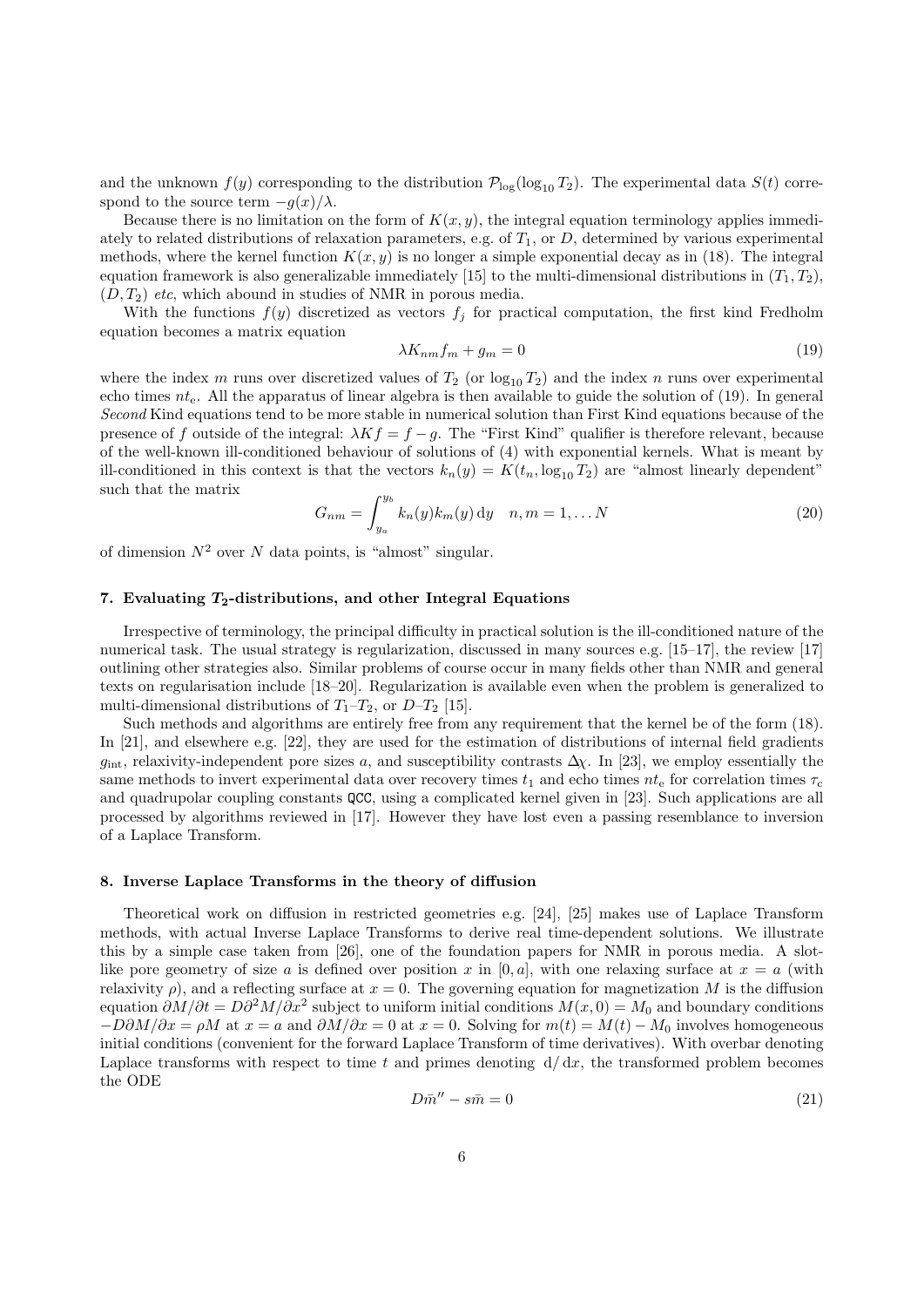subject to  $\bar{m}' = 0$  at  $x = 0$  and  $-D\bar{m}' = \rho (\bar{m} + M_0/s)$  at  $x = a$ . The solution satisfying these conditions is

$$
\bar{m}(s) = \frac{-M_0 \beta \cosh qx}{s \left[ \beta \cosh qa + qa \sinh qa \right]}
$$
\n(22)

where  $q = \sqrt{s/D}$  and  $\beta = \rho a/D$  which is small in the "fast-diffusion" limit of [26]. This solution remains however in the s (transform) domain; a (true) Inverse Laplace Transform is required to convert back to the  $t$  (time) domain. This can be done using the calculus of residues as in equation (11) above. The even symmetry of the denominator in (22) ensures that there are no branch points. The singularities of  $\bar{m}(s)$ occur at  $s = 0$ , and the zeroes of the denominator, i.e. the solutions  $s_n$  to

$$
qa\tanh qa = -\beta \tag{23}
$$

This has no solutions for s real and positive (real q), but for s real and negative (imaginary  $qa = ip$ ) the condition reduces to

$$
p \tan p = +\beta \tag{24}
$$

having roots  $\pm p_n$ . These correspond to the required singularities  $s_n = -p_n^2 D/a^2$  of  $\bar{m}(s)$ . The ILT is then given by (11). Differentiating and evaluating the denominator at  $s_n$  we obtain the (true) ILT as:

$$
\frac{M(t)}{M_0} = \sum_{n=1}^{\infty} \frac{2\cos(p_n x/a)}{\cos p_n + p_n/\sin p_n} \exp\left(-\frac{p_n^2 D}{a^2} t\right)
$$
\n(25)

where we revert from  $m(t)$  to  $M(t)$  (the offset  $-M_0$  cancels the residue of the pole at  $s = 0$ ). Spatial averages over the eigenfunctions  $\cos(p_n x/a)$  are  $\sin p_n/p_n$ , yielding the modal intensities

$$
I_n = \frac{4\sin^2 p_n}{p_n \left[2p_n + \sin(2p_n)\right]}
$$
\n
$$
(26)
$$

The characteristic equation (24), the relaxation times  $1/s_n$ , and the intensities  $I_n$  are identical to those given in [26] (equations 13a–d), by the quite different method of separation of variables.

The Laplace Transform method has the advantage of avoiding potentially complicated quadratures needed in [26]. The (true) ILT in (25) requires only root-finding and a differentiation for a complete solution. Beyond this simple example, the LT method is powerful for exploration of the eigenvalue structure of the much more complicated problems discussed in [24, 25].

# 9. Conclusions

This paper reports no original research, and apart from the example in Sec. 8, rehearses only theory readily available in the standard texts. We show however that the terminology of "Inverse Laplace Transform", or "ILT", for the calculation of  $T_2$  distributions, and their analogues and generalizations, cannot be rigorously sustained. Acquired NMR data  $S_F(t)$  and the spectrum  $\mathcal{S}(\nu)$  do form a valid Fourier Transform pair; however  $S_{\text{C}}(t)$  and the  $T_2$ -distribution  $\mathcal{P}(T_2)$  do not form a Laplace Transform pair. In the subject of NMR applications to porous media, "ILT" is nevertheless widespread for what is actually the regularized solution of a First Kind Fredholm integral equation. Moreover, the algorithms used in practice are applicable to a much wider class of integral equations than the exponential kernel case. Finally, true ILT's are powerful in the theory of bounded diffusion, as we illustrate by a simple re-derivation of basic results from a foundation paper [26].

Humpty Dumpty [27] held that a word "means just what I choose it to mean", so we fully expect the terminology "ILT" to remain widely used for the estimation of  $\mathcal{P}(T_2)$  and its relatives. However Alice then questioned "whether you *can* make words mean so many different things", and this becomes harder to answer when actual ILT's are employed in the theory of bounded diffusion, similarly central to the subject of NMR in porous media. Using the same name ("ILT") for two entirely different things in the same subject cannot be conducive to clarity. We suggest that where brevity is required, a "numerical inversion" of equation (4) is non-specific as to method but avoids any misdirection.